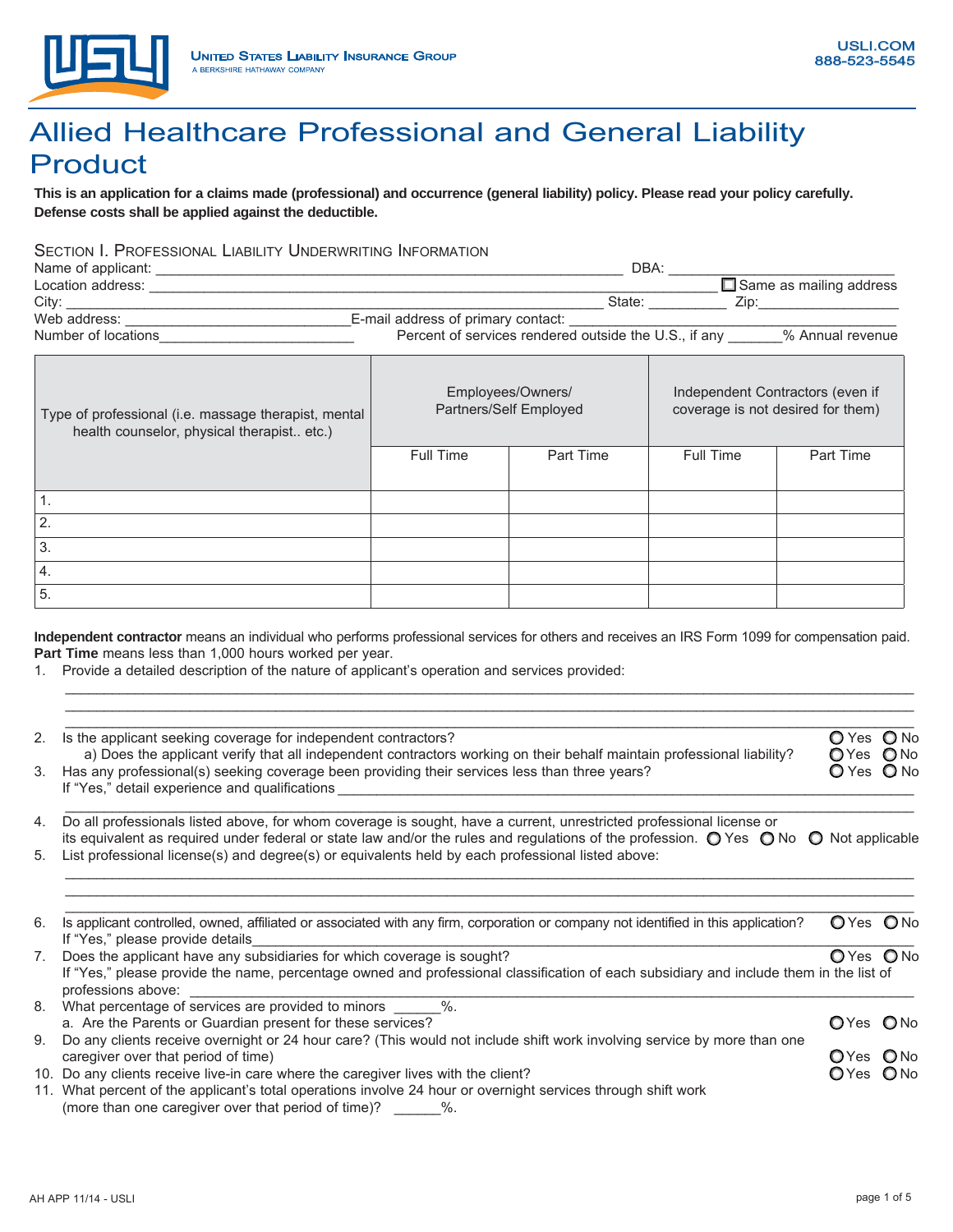| of the following now or expect to in the next 12 months:                                                                                                                                                                                                                                                                                                                                                                                                                                                                                                                                                                                                                                                              |       | 12. Do any professionals for whom coverage is sought provide, practice, perform, administer or assist in any                                                                                                                                                                                                                                                                               |            |                       |                      |                                                   |
|-----------------------------------------------------------------------------------------------------------------------------------------------------------------------------------------------------------------------------------------------------------------------------------------------------------------------------------------------------------------------------------------------------------------------------------------------------------------------------------------------------------------------------------------------------------------------------------------------------------------------------------------------------------------------------------------------------------------------|-------|--------------------------------------------------------------------------------------------------------------------------------------------------------------------------------------------------------------------------------------------------------------------------------------------------------------------------------------------------------------------------------------------|------------|-----------------------|----------------------|---------------------------------------------------|
| Surgery or surgical procedures including pre-operative and post operative procedures?<br>a)<br>Injections of any kind?<br>b)<br>Diagnosing conditions, disorders or diseases in patients?<br>C)<br>Services as a physician, surgeon, nurse, anesthetist, anesthesiologist,<br>d)                                                                                                                                                                                                                                                                                                                                                                                                                                      |       |                                                                                                                                                                                                                                                                                                                                                                                            |            |                       |                      |                                                   |
| psychiatrist, chiropractor,<br>acupuncturist, pharmacist or dentist?                                                                                                                                                                                                                                                                                                                                                                                                                                                                                                                                                                                                                                                  |       |                                                                                                                                                                                                                                                                                                                                                                                            |            |                       |                      | OYes ONo                                          |
| Designing, testing, selling, distributing or manufacturing products of any kind including vitamins, minerals, herbal,<br>e)<br>medicinal or nutritional supplements?<br>More than twenty five percent of services involving the transportation of clients/patients?<br>f)<br>Prescribing, monitoring or dispensing medication, equipment, or devices?<br>g)<br>Provide professional services within any prison/correctional facility or for any probation or prison release program?<br>h)<br>Hospice care?<br>i)                                                                                                                                                                                                     |       |                                                                                                                                                                                                                                                                                                                                                                                            |            |                       |                      |                                                   |
| j)<br>monitoring respiration rates)?<br>k)<br>$\mathbf{D}$                                                                                                                                                                                                                                                                                                                                                                                                                                                                                                                                                                                                                                                            |       | Medical healthcare services (including but not limited to monitoring blood pressure, changing dressings,<br>Provide more than ten percent of services within a nursing home(s), or hospital?<br>Does the applicant provide any bathing and/or hygiene services?<br>If "Yes" to any of the above, describe service(s) provided and percentage of patients/clients receiving each service(s) |            |                       |                      | OYes ONo<br>OYes ONo<br>OYes ONo                  |
|                                                                                                                                                                                                                                                                                                                                                                                                                                                                                                                                                                                                                                                                                                                       |       | 13. Are criminal background checks and license verifications conducted for all professionals?                                                                                                                                                                                                                                                                                              |            |                       |                      | OYes ONo                                          |
| receiving services?                                                                                                                                                                                                                                                                                                                                                                                                                                                                                                                                                                                                                                                                                                   |       | 14. Does the applicant obtain a written informed consent from parents/guardians of minors<br>15. List additional insured(s) required by contract to be included for professional liability coverage:                                                                                                                                                                                       |            |                       |                      | O In all cases O Sometimes O Never                |
|                                                                                                                                                                                                                                                                                                                                                                                                                                                                                                                                                                                                                                                                                                                       | Name  |                                                                                                                                                                                                                                                                                                                                                                                            |            | Address               |                      | Relationship to Applicant                         |
|                                                                                                                                                                                                                                                                                                                                                                                                                                                                                                                                                                                                                                                                                                                       |       |                                                                                                                                                                                                                                                                                                                                                                                            |            |                       |                      |                                                   |
|                                                                                                                                                                                                                                                                                                                                                                                                                                                                                                                                                                                                                                                                                                                       |       |                                                                                                                                                                                                                                                                                                                                                                                            |            |                       |                      |                                                   |
| Attach a statement of details for all "Yes" answers to the following questions.<br>16. (a) Has the applicant or any professional listed above had a professional license or its equivalent<br>denied, revoked, restricted, suspended; been fined or disciplined in any way or been the subject of<br>O Yes O No<br>any investigation by any authority for any reason, including but not limited to allegations of sexual abuse?<br>O Yes O No<br>(b) Are any such actions pending as of the date of this application?<br>17. Has the applicant initiated litigation against any patients or clients in the past five years?<br>O Yes O No<br>(if "Yes," provide names, dates, status of litigation and demand amount) |       |                                                                                                                                                                                                                                                                                                                                                                                            |            |                       |                      |                                                   |
|                                                                                                                                                                                                                                                                                                                                                                                                                                                                                                                                                                                                                                                                                                                       |       | 18. In the past five years, has any claim been made or suit brought against the applicant, its predecessor(s) in<br>business or any of its present or former owners, partners, officers, directors, employees or independent contractors?                                                                                                                                                  |            |                       |                      | O Yes O No                                        |
| 19. Is the applicant or any person proposed for this insurance aware of any circumstance, allegation, contention<br>or incident which may result in a claim being made against the applicant or any person proposed for this insurance?<br>O Yes O No<br>20. Has any policy of professional liability insurance ever been cancelled or non-renewed by an insurance carrier?<br>O Yes O No                                                                                                                                                                                                                                                                                                                             |       |                                                                                                                                                                                                                                                                                                                                                                                            |            |                       |                      |                                                   |
| (Not applicable in Missouri) If "Yes," provide details<br>21. (a) Does the applicant currently have professional liability insurance in force?<br>O Yes O No<br>O Yes O No<br>(b) Does the applicant currently have general liability insurance in force?<br>If "Yes," specify:                                                                                                                                                                                                                                                                                                                                                                                                                                       |       |                                                                                                                                                                                                                                                                                                                                                                                            |            |                       |                      |                                                   |
| Name of<br><b>Professional Carrier</b>                                                                                                                                                                                                                                                                                                                                                                                                                                                                                                                                                                                                                                                                                | Limit | Retroactive Date (if any)                                                                                                                                                                                                                                                                                                                                                                  | Deductible | <b>Annual Premium</b> | Policy Period        | Claims Made (C) or<br>Occurrence (O)              |
| Name of General<br><b>Liability Carrier</b>                                                                                                                                                                                                                                                                                                                                                                                                                                                                                                                                                                                                                                                                           | Limit | Retroactive Date (if any)                                                                                                                                                                                                                                                                                                                                                                  | Deductible | <b>Annual Premium</b> | <b>Policy Period</b> | Claims Made (C) or<br>Occurrence (O)              |
| If "No," explain.                                                                                                                                                                                                                                                                                                                                                                                                                                                                                                                                                                                                                                                                                                     |       | (c) Number of years continuous, uninterrupted insurance coverage? Professional liability:<br>22. Does applicant agree to maintain commercial general liability insurance?                                                                                                                                                                                                                  |            |                       |                      | General liability:<br>○ Yes ○ No ○ Not applicable |

### **SECTION II. GENERAL LIABILITY UNDERWRITING INFORMATION (complete only if seeking this coverage)**

1. Any general liability claims against applicant (paid, reserved or pending) in the past five years?  $\bullet$  Yes  $\bullet$  Yes  $\bullet$  No If "Yes," please provide details. \_\_\_\_\_\_\_\_\_\_\_\_\_\_\_\_\_\_\_\_\_\_\_\_\_\_\_\_\_\_\_\_\_\_\_\_\_\_\_\_\_\_\_\_\_\_\_\_\_\_\_\_\_\_\_\_\_\_\_\_\_\_\_\_\_\_\_\_

2. Additional insured(s) to be included for general liability coverage:

| Name                                                                                                                    | Address | Relationship to Applicant               |
|-------------------------------------------------------------------------------------------------------------------------|---------|-----------------------------------------|
|                                                                                                                         |         |                                         |
|                                                                                                                         |         |                                         |
| 3. Has any general liability policy been cancelled or non-renewed by an insurance carrier?<br>If "Yes," provide details |         | ◯ Yes ◯ No (Not applicable in Missouri) |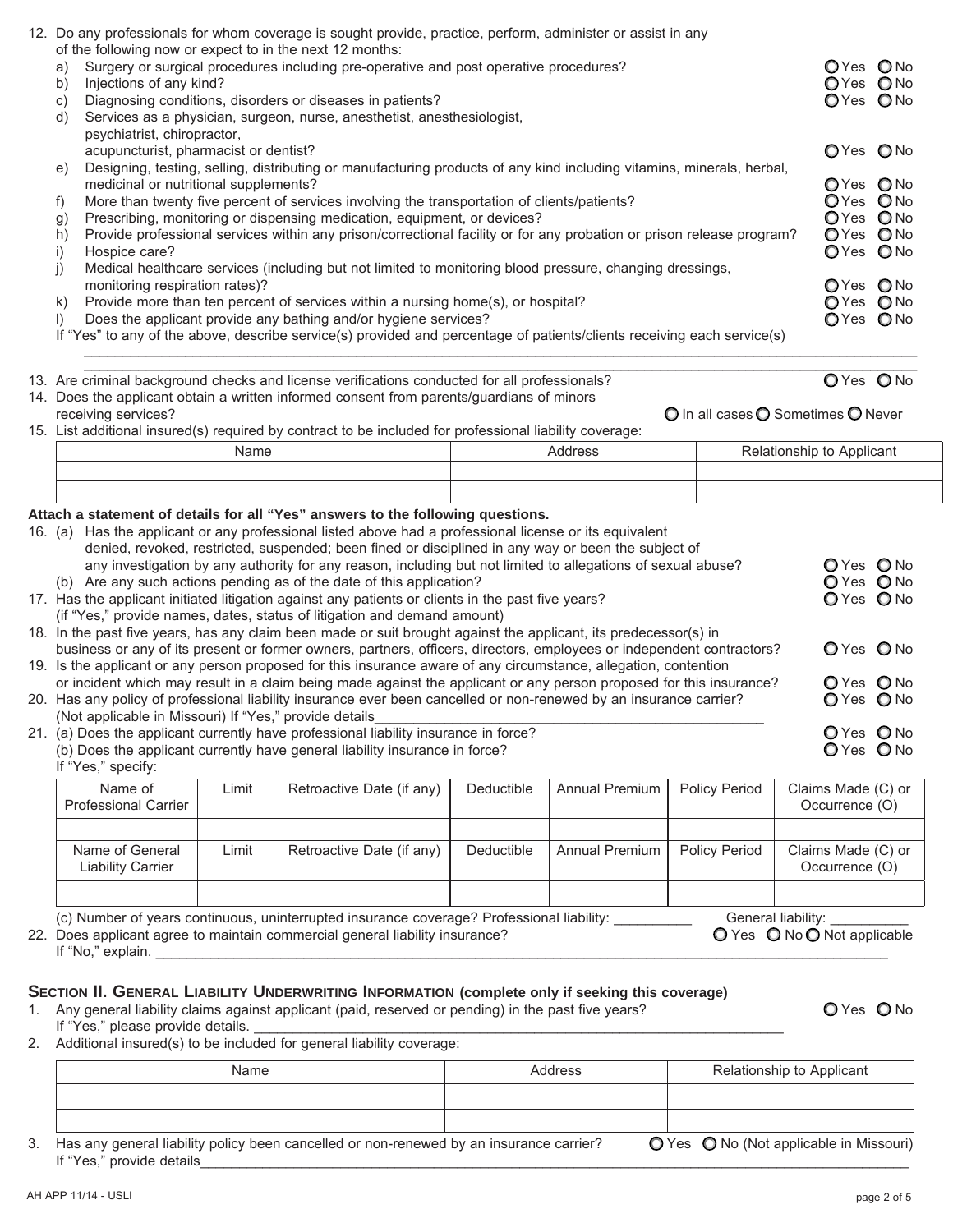4. Is the applicant the owner of the insured location?  $QYesQN$ 

If "Yes," list all tenants of the building and the area of the portion occupied (if there are apartments, please indicate number of units)

| Геnant |  | Building area or number of apartment units |
|--------|--|--------------------------------------------|
|        |  |                                            |
|        |  |                                            |

|    | <b>SECTION III: PROPERTY SECTION</b> (Complete only if seeking this coverage)                         |                                     |                                         |                                       |                                                                                                                                     |                           |              |                 |
|----|-------------------------------------------------------------------------------------------------------|-------------------------------------|-----------------------------------------|---------------------------------------|-------------------------------------------------------------------------------------------------------------------------------------|---------------------------|--------------|-----------------|
| 1. | Construction:                                                                                         | OFrame<br>O Modified fire-resistive |                                         | O Joisted masonry<br>O Fire-resistive | ONon-combustible<br>O Other                                                                                                         | O Masonry non-combustible |              |                 |
| 2. | Protection class:                                                                                     |                                     |                                         |                                       |                                                                                                                                     |                           |              |                 |
| 3. | Requested cause of loss:                                                                              |                                     | O Basic <b>O</b> Special                |                                       |                                                                                                                                     |                           |              |                 |
| 4. | Requested valuation:                                                                                  |                                     | O Replacement cost                      | O Actual cash value                   |                                                                                                                                     |                           |              |                 |
| 5. | Deductible:                                                                                           |                                     | Q\$1,000 Q\$2,500                       | $O$ \$5,000                           |                                                                                                                                     |                           |              |                 |
|    | 6. Coinsurance:                                                                                       | $\bigcirc$ 80%                      | <b>O</b> 90%                            | <b>O</b> 100%                         |                                                                                                                                     |                           |              |                 |
| 7. | Business personal property limit \$                                                                   |                                     |                                         |                                       |                                                                                                                                     |                           |              |                 |
|    | 8. Business income with extra expense limit \$ __________________________________                     |                                     |                                         |                                       |                                                                                                                                     |                           |              |                 |
|    | 9. What year was the building constructed?                                                            |                                     | <u> 1989 - Johann Barbara, martin a</u> |                                       |                                                                                                                                     |                           |              |                 |
|    | 10. What is the square footage of the entire structure?<br>sq. ft.                                    |                                     |                                         |                                       |                                                                                                                                     |                           |              |                 |
|    | 11. What is the square footage of the portion occupied by the applicant? ________ sq. ft.             |                                     |                                         |                                       |                                                                                                                                     |                           |              |                 |
|    | 12. Is the building fully protected by an operational sprinkler system covering 100% of the premises? |                                     |                                         |                                       |                                                                                                                                     |                           | <b>O</b> Yes | QN <sub>0</sub> |
|    | 13. Age of roof _______ yrs.                                                                          |                                     |                                         |                                       |                                                                                                                                     |                           |              |                 |
|    | 14. Roof type: <b>O</b> Flat                                                                          | O Wood shake                        | <b>O</b> Shingle                        | <b>O</b> Metal                        | $O$ Tile<br><b>O</b> Slate                                                                                                          | O Other                   |              |                 |
|    | 15. What Protection devices do you have on the premises?                                              |                                     |                                         |                                       |                                                                                                                                     |                           |              |                 |
|    | 16. Do you have Functional & Operating Smoke detectors?                                               |                                     |                                         |                                       |                                                                                                                                     |                           | <b>O</b> Yes | $\bigcirc$ No   |
|    | 17. List your loss information for the past three years:                                              |                                     |                                         |                                       |                                                                                                                                     |                           |              |                 |
|    | <b>Property Coverages</b>                                                                             | None, or provide detail below:      |                                         |                                       |                                                                                                                                     |                           |              |                 |
|    |                                                                                                       |                                     |                                         |                                       |                                                                                                                                     |                           |              |                 |
|    | Year<br><b>Status</b>                                                                                 | Incurred                            |                                         |                                       | Description                                                                                                                         |                           |              |                 |
|    | Closed                                                                                                | \$                                  |                                         |                                       | <u> Alexandria de la contrada de la contrada de la contrada de la contrada de la contrada de la contrada de la c</u>                |                           |              |                 |
|    | Closed                                                                                                | \$                                  |                                         |                                       |                                                                                                                                     |                           |              |                 |
|    | Closed                                                                                                | \$                                  |                                         |                                       |                                                                                                                                     |                           |              |                 |
|    |                                                                                                       |                                     |                                         |                                       |                                                                                                                                     |                           |              |                 |
|    |                                                                                                       |                                     |                                         |                                       | 18. Has your Insurance coverage been cancelled or non-renewed within the last three years? (not applicable in MO)                   |                           | $O$ Yes      | $\bigcirc$ No   |
|    | 19. Have you gone bankrupt within the past three years?                                               |                                     |                                         |                                       |                                                                                                                                     |                           | $O$ Yes      | $\bigcirc$ No   |
|    | 20. For any building built prior to 1978, do any lack knob-and-tube or aluminum wiring on premises?   |                                     |                                         |                                       |                                                                                                                                     |                           | OYes         | QN              |
|    |                                                                                                       |                                     |                                         |                                       | 21. For any building built prior to 1978, is 100% of the wiring on functioning and operational circuit breakers                     |                           | O Yes        | $\bigcirc$ No   |
|    |                                                                                                       |                                     |                                         |                                       |                                                                                                                                     |                           |              |                 |
|    |                                                                                                       |                                     |                                         |                                       | SECTION IV: AUTO LIABILITY COVERAGE FOR HIRED OR NON-OWNED AUTOS - (Complete only if seeking this coverage)                         |                           |              |                 |
| 1. | Does organization have a motor vehicle liability insurance policy in place?                           |                                     |                                         |                                       |                                                                                                                                     |                           | O Yes O No   |                 |
| 2. |                                                                                                       |                                     |                                         |                                       | Does organization own any motor vehicles or lease any motor vehicles on a long term basis (greater than 30 days)?                   |                           | O Yes O No   |                 |
| 3. |                                                                                                       |                                     |                                         |                                       | Does organization use hired or non-owned vehicles with passenger capacities exceeding 15 passengers?                                |                           | O Yes O No   |                 |
| 4. |                                                                                                       |                                     |                                         |                                       | Does organization use hired or non-owned vehicles for emergency medical transportation or emergency medical services? O Yes O No    |                           |              |                 |
| 5. | Does organization transport non-ambulatory persons?                                                   |                                     |                                         |                                       |                                                                                                                                     |                           | O Yes O No   |                 |
| 6. |                                                                                                       |                                     |                                         |                                       | Does organization require evidence of insurance from employees, independent contractors and volunteers?                             |                           | O Yes O No   |                 |
| 7. |                                                                                                       |                                     |                                         |                                       | Does organization require a minimum of \$100,000 CSL or \$100,000/\$300,000/\$50,000 personal auto liability limits from employees, |                           |              |                 |
|    | independent contractors and volunteers?                                                               |                                     |                                         |                                       |                                                                                                                                     |                           | O Yes O No   |                 |
|    | 8. Number of drivers:                                                                                 |                                     |                                         |                                       |                                                                                                                                     |                           |              |                 |

9. Average driving frequency per week by drivers: **O** Once **O** 2-3 times **O** Daily

### **SECTION V: REQUIRED INFORMATION**

- A. USLI application
- B. Supplemental application (for select classes)

## **FRAUD STATEMENTS**

**Arizona Notice: Misrepresentations,** omissions, concealment of facts and incorrect statements shall prevent recovery under the policy only if the misrepresentations, omissions, concealment of facts or incorrect statements are; fraudulent or material either to the acceptance of the risk, or to the hazard assumed by the insurer or the insurer in good faith would either not have issued the policy, or would not have issued a policy in as large an amount, or would not have provided coverage with respect to the hazard resulting in the loss, if the true facts had been made known to the insurer as required either by the application for the policy or otherwise.

**Colorado Fraud Statement:** It is unlawful to knowingly provide false, incomplete, or misleading facts or information to an insurance company for the purpose of defrauding or attempting to defraud the company. Penalties may include imprisonment, fines, denial of insurance and civil damages. Any insurance company or agent of an insurance company who knowingly provides false, incomplete, or misleading facts or information to a policyholder or claimant for the purpose of defrauding or attempting to defraud the policyholder or claimant with regard to a settlement or award payable from insurance proceeds shall be reported to the Colorado division of insurance within the department of regulatory agencies.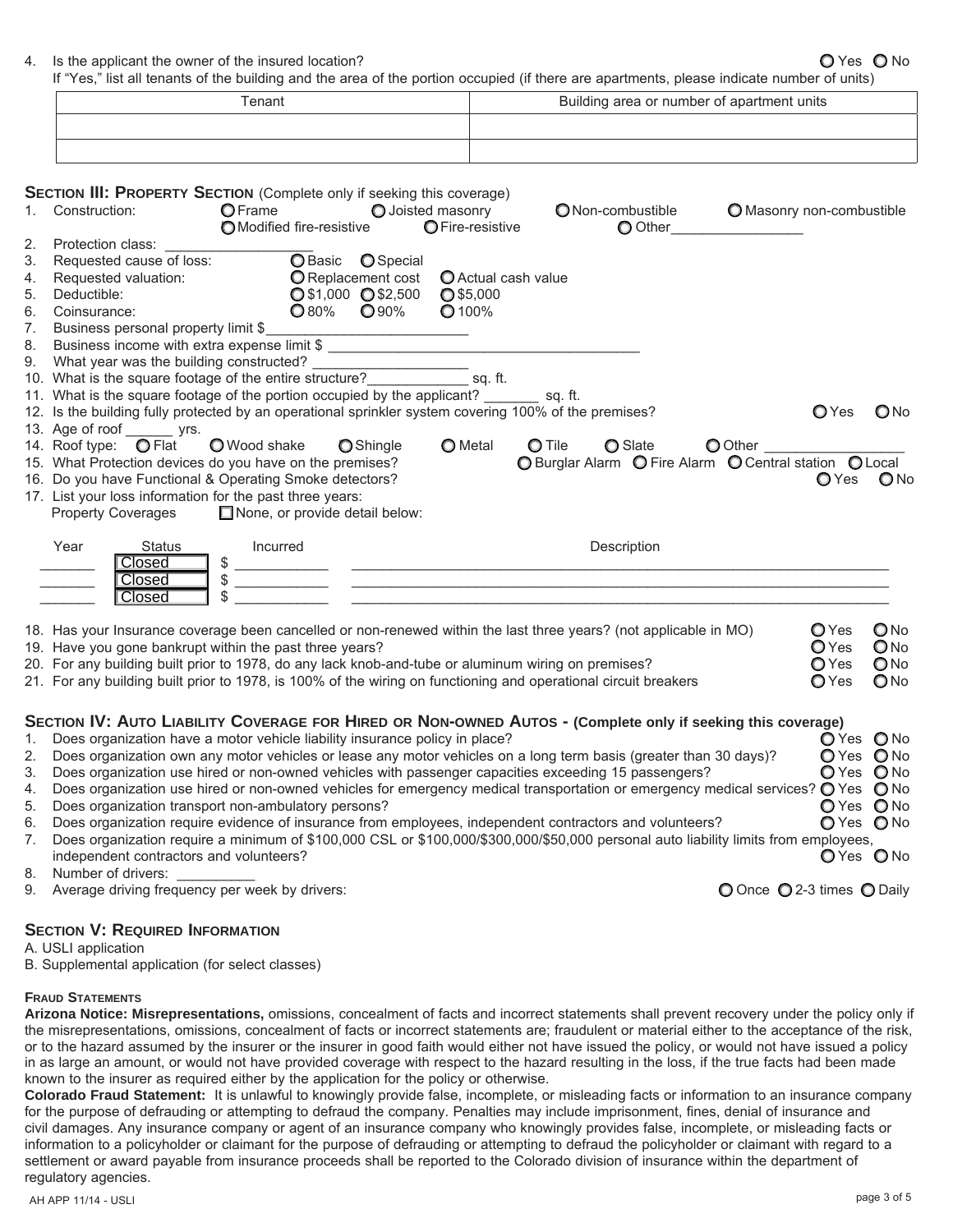**District of Columbia Fraud Statement:** WARNING: It is a crime to provide false or misleading information to an insurer for the purpose of defrauding the insurer or any other person. Penalties include imprisonment and/or fines. In addition, an insurer may deny insurance benefits if false information materially related to a claim was provided by the applicant.

**Florida Fraud Statement:** Any person who knowingly and with intent to injure, defraud, or deceive any insurer files a statement of claim or an application containing any false, incomplete, or misleading information is guilty of a felony of the third degree.

**Florida Notice:** (Applies only if policy is non-admitted) You are agreeing to place coverage in the surplus lines market. Superior coverage may be available in the admitted market and at a lesser cost. Persons insured by surplus lines carriers are not protected under the Florida Insurance Guaranty Act with respect to any right of recovery for the obligation of an insolvent unlicensed insurer.

**Florida and Illinois Notice:** I understand that there is no coverage for punitive damages assessed directly against an insured under Florida and Illinois law. However, I also understand that punitive damages that are not assessed directly against an insured, also known as "vicariously assessed punitive damages", are insurable under Florida and Illinois law. Therefore, if any Policy is issued to the Applicant as a result of this Application and such Policy provides coverage for punitive damages, I understand and acknowledge that the coverage for Claims brought in the State of Florida and Illinois is limited to "vicariously assessed punitive damages" and that there is no coverage for directly assessed punitive damages.

**Kansas Fraud Statement:** Any person who, knowingly and with intent to defraud, presents, causes to be presented or prepares with knowledge or belief that it will be presented to or by an insurer, purported insurer, broker or any agent thereof, any written statement as part of, or in support of, an application for the issuance of, or the rating of an insurance policy for personal or commercial insurance, or a claim for payment or other benefit pursuant to an insurance policy for commercial or personal insurance which such person knows to contain materially false information concerning any fact material thereto; or conceals, for the purpose of misleading, information concerning any fact material thereto may be guilty of a crime and may be subject to fines and confinement in prison.

**Kentucky Fraud Statement:** Any person who knowingly and with intent to defraud any insurance company or other person files an application for insurance containing any materially false information or conceals, for the purpose of misleading, information concerning any fact material thereto commits a fraudulent insurance act, which is a crime.

**Maine Fraud Statement:** It is a crime to knowingly provide false, incomplete or misleading information to an insurance company for the purpose of defrauding the company. Penalties may include imprisonment, fines or a denial of insurance benefits. A binder may not be withdrawn but a prospective notice of cancellation may be sent and coverage denied for fraud or material misrepresentation in obtaining coverage. A policy may not be unilaterally rescinded or voided.

**Washington Fraud Statement:** It is a crime to knowingly provide false, incomplete or misleading information to an insurance company for the purpose of defrauding the company. Penalties may include imprisonment, fines or a denial of insurance benefits.

Maine and Washington Fraud Statement: It is a crime to knowingly provide false, incomplete or misleading information to an insurance company for the purpose of defrauding the company. Penalties may include imprisonment, fines or a denial of insurance benefits. **Maryland:** Any person who knowingly or willfully presents a false or fraudulent claim for payment of a loss or benefit or who knowingly or willfully presents false information in an application for insurance is guilty of a crime and may be subject to fines and confinement in prison. **New Jersey Fraud Statement:** Any person who includes any false or misleading information on an application for an insurance policy is subject to criminal and civil penalties.

**New York Disclosure Notice:** This policy is written on a claims made basis and shall provide no coverage for claims arising out of incidents, occurrences or alleged Wrongful Acts or Wrongful Employment Acts that took place prior to retroactive date, if any, stated on the declarations. This policy shall cover only those claims made against an insured while the policy remains in effect for incidents reported during the Policy Period or any subsequent renewal of this Policy or any extended reporting period and all coverage under the policy ceases upon termination of the policy except for the automatic extended reporting period coverage unless the insured purchases additional extend reporting period coverage. The policy includes an automatic 60 day extended claims reporting period following the termination of this policy. The Insured may purchase for an additional premium an additional extended reporting period of 12 months, 24 months or 36 months following the termination of this policy. Potential coverage gaps may arise upon the expiration for this extended reporting period. During the first several years of a claimsmade relationship, claims-made rates are comparatively lower than occurrence rates. The insured can expect substantial annual premium increases independent overall rate increases until the claims-made relationship has matured.

**North Dakota Fraud Statement:** Notice to North Dakota applicants – Any person who knowingly and with the intent to defraud and insurance company or other person, files an application for insurance or statement of claim containing any materially false information, or conceals for the purpose of misleading, information concerning any fact material thereto, commits a fraudulent insurance act, which is a crime and shall also be subject to a civil penalty.

**Ohio Fraud Statement:** Any person who, with intent to defraud or knowing that he is facilitating a fraud against an insurer, submits an application or files a claim containing a false or deceptive statement is guilty of insurance fraud.

I understand that any material misrepresentation or omission made by me on this application may act to render any contract of insurance null and without effect or provide the company the right to rescind it.

By acceptance of this policy, the Insured agrees the statements in the application (new or renewal) submitted to the company are true and correct. It is understood and agreed that, to the extent permitted by law, the Company reserves the right to rescind this policy, or any coverage provided herein, for material misrepresentations made by the Insured. It is understood and agreed that the statements made in the insurance applications are incorporated into, and shall form part of, this policy.

**Oklahoma Fraud Statement:** WARNING: Any person who knowingly, and with intent to injure, defraud or deceive any insurer, makes any claim for the proceeds of an insurance policy containing any false, incomplete or misleading information is guilty of a felony.

**Oregon Fraud Statement:** Notice to Oregon applicants: Any person who, with intent to defraud or knowing that he is facilitation facilitating a fraud against an insurer, submits an application or files a claim containing a false or deceptive statement may be guilty of insurance fraud. **Pennsylvania Fraud Statement:** Any person who knowingly and with intent to defraud any insurance company or other person files an application for insurance or statement of claim containing any materially false information or conceals for the purpose of misleading, information concerning any fact material thereto commits a fraudulent insurance act, which is a crime and subjects such person to criminal and civil penalties.

**Tennessee and Virginia Fraud Statement:** It is a crime to knowingly provide false, incomplete or misleading information to an insurance company for the purpose of defrauding the company. Penalties include imprisonment, fines and denial of insurance benefits.